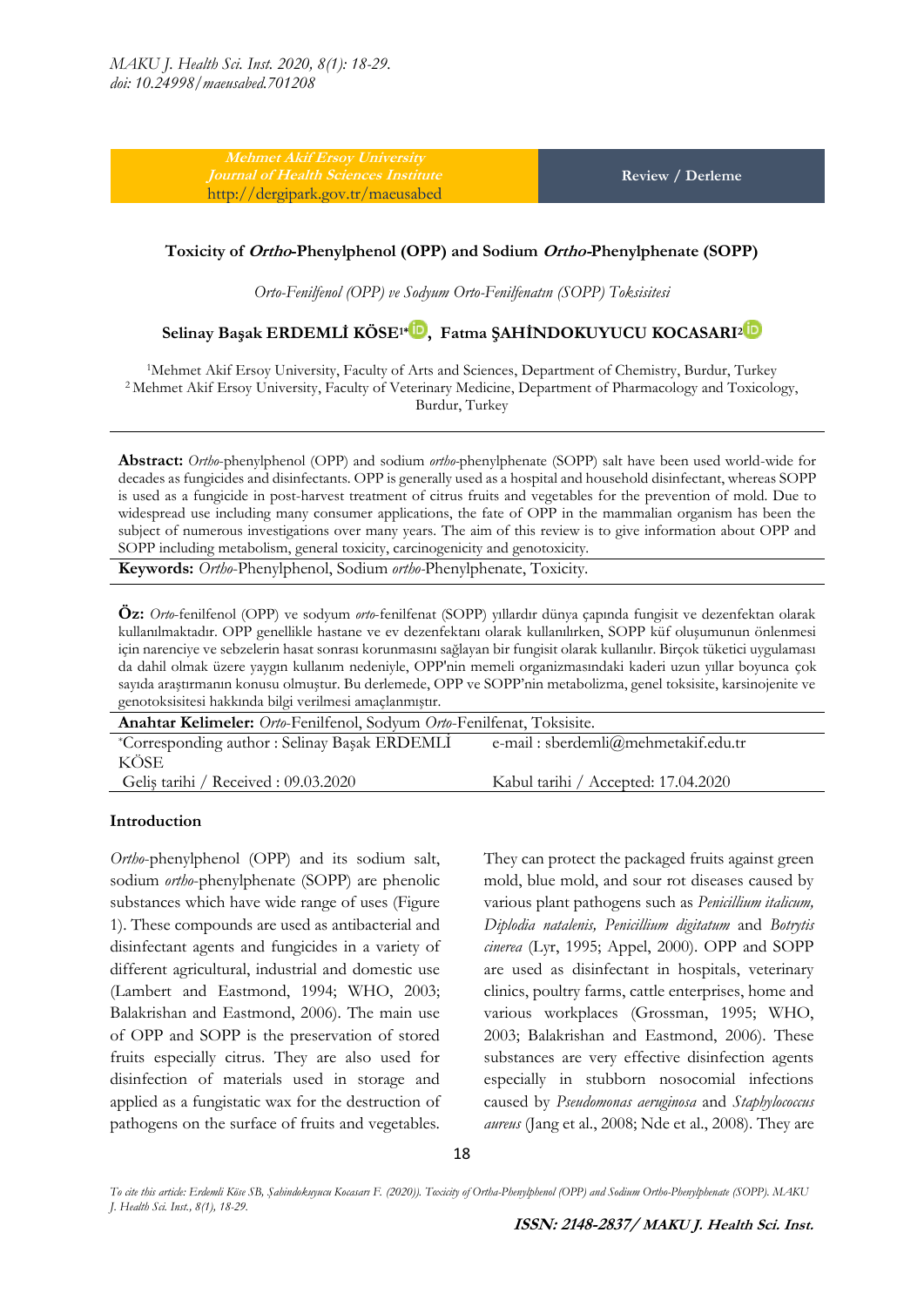also used as biocides to provide control of microbial degradation in fibrous or polymeric materials such as leather, rubber, paper and textile products (Appel, 2000).



Figure 1. Chemical structures of OPP (a) and SOPP (b) (DPR, 2007).

Due to their widespread usage, living organisms are exposed to OPP and SOPP from many different sources (Kwok and Silva, 2013). Despite these potentially toxic effects, OPP and SOPP are used in applications that come into contact with both humans and animals. The aim of this review is to give information about metabolism, acute and chronic toxicity, carcinogenicity and genotoxicity of OPP and SOPP.

#### **1. Toxicokinetics**

Bioavailability of OPP and SOPP in rats and mice after oral administration is very high and their elimination via renal system is dose-independently fast (DPR, 2007). OPP and SOPP are metabolized by cytochrome P450 monooxygenase enzyme system in liver. Both compounds are metabolized to phenyl-hydroquinone (PHQ) and phenylbenzoquinone (PBQ) by oxidation reactions and then conjugate and form OPP-S, OPP-G and PHQ-G conjugates by sulfation or glucuronidation. Metabolites of OPP and SOPP undergo reaction with glucuronic acid (GA) or sulfate (S) and excreted in urine (Bomhard et al., 2002; Brusick, 2005). As a result of the conjugation reactions of OPP, biologically inactive metabolites are formed, and as a result of oxidation reactions, active metabolites (PHQ and PBQ) are formed

(Bomhard et al., 2002; Kwok and Silva, 2013). PHQ is a major metabolite formed from OPP and SOPP and it is converted to the corresponding PBQ via reactive phenyl-semiquinone (PSQ) (Nakagawa and Tayama, 1996). PBQ is converted either enzymatically or non-enzymatically. This convertion is occured by the cytochrome P450 monooxygenase enzyme system and prostaglandin H-synthase-mediated oxidation or by pHdependent autoxidation of PHQ (Kwok and Eastmont, 1997; Balakrishnan and Eastmond, 2006).

In animal studies performed on mainly rats and mice, it was determined that OPP and its main metabolite, PHQ were excreted in low doses as sulfate conjugates (OPP-S and PHO-S), and in high doses, OPP and PHQ were excreted as GA conjugates (OPP-GA, PHQ-GA) (Ernst, 1965; Bajaj et al., 1976; Ushiyama et al., 1982; Nakao et al., 1983; Ushiyama et al., 1983; Christenson et al., 1996). The toxicities of the main molecule and metabolites *in vitro* and *in vivo* are as PBQ **>** PHQ > OPP/SOPP relatively (Brusick, 2005). It has been reported that the PBQ metabolite is responsible for the damage to the urinary bladder epithelium and hyperplasia (St John et al., 2001; Nde et al., 2008). It has been stated that PHQ is formed at high pH and when it turns into PBQ by oxidation, it causes an increase in the incidence of bladder lesions. Administration of OPP with sodium bicarbonate makes urine alkaline and this resulted in increased carcinogenicity (Fujii et al., 1987; Fukushima et al., 1989; St John et al., 2001). In addition, it has been emphasized that the damage on the bladder is higher due to the higher and faster biotransformation of OPP in male rats (Nakao et al., 1983; Ushiyama et al., 1983).

#### **2. Mechanism of Action**

Free radicals are constantly formed as a result of enzymatic and non-enzymatic (between oxygen and organic molecules) reactions in cells. Enzymatic reactions can take place during cellular respiration, with phagocytosis, prostaglandin synthesis and the microsomal enzyme system. Free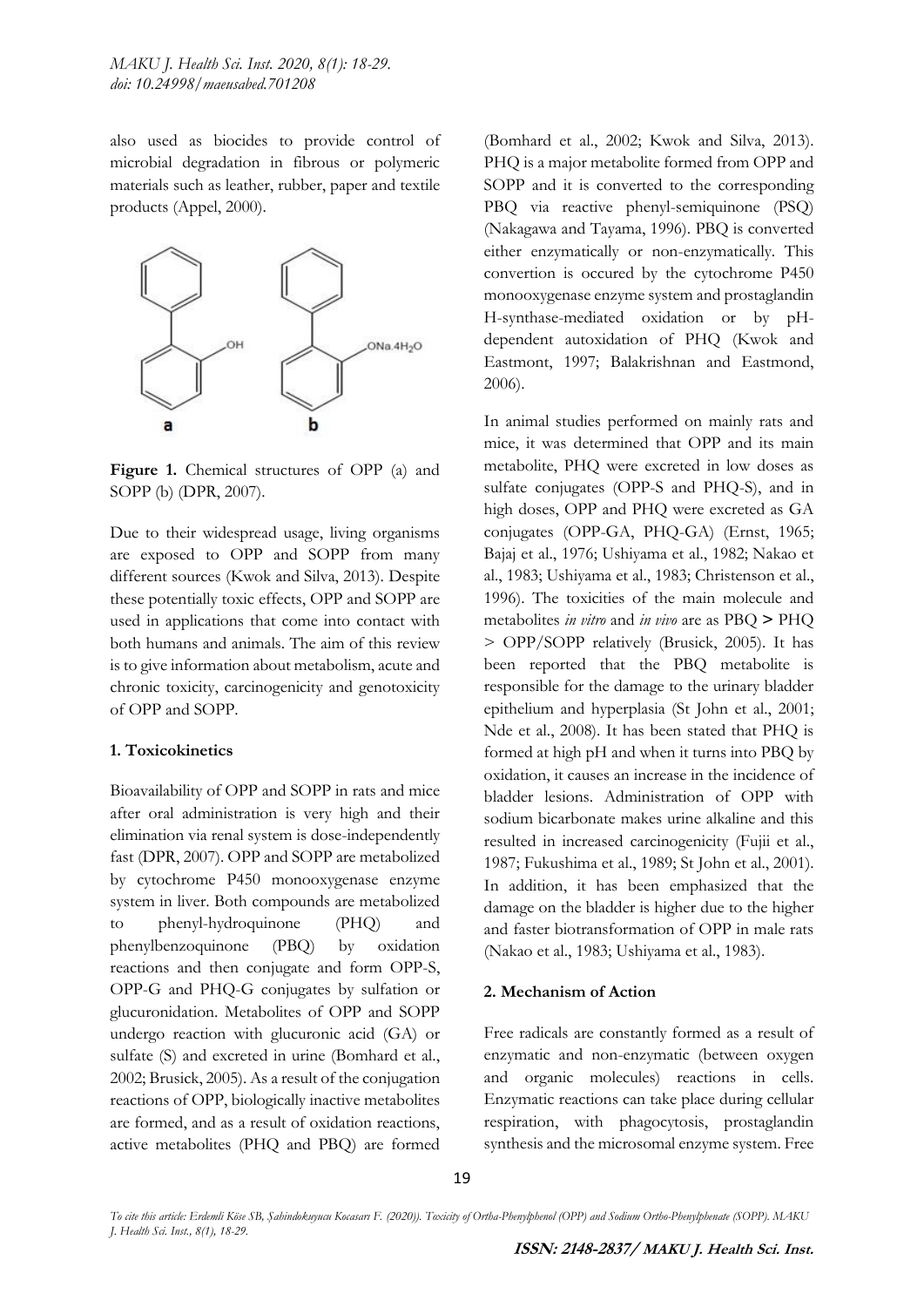radicals are important compounds in regulating processes involving functions such as maintaining cell homeostasis, signal transduction, gene expression and activation of receptors. However, these free radicals and other ROS can occur in large quantities due to normal basic metabolic processes in the living body or exposure to various xenobiotics (Hussain et al., 2016).

The toxicity caused by oxidative damage has been attributed to the higly reactive hydroxl radical, which can be formed by meta ion-catalysed reaction between super oxide anions and hydrogen peroxide (Brusick, 2005). Many toxic xenobiotics such as OPP, which enter the organism, are activated by cytochrome p450 monooxygenase system to produce toxic intermediates and these products bind irreversibly to cellular macromolecules and cause tissue injuries (Nakagawa and Tayama, 1988).

OPP is converted to PHQ and PBQ by microsomal monoxygenase enzyme system. Oxidative stress and cytotoxicity occur due to excessive formation of reactive oxygen species (ROS) as a result of the bilateral reaction between PBQ and the semiquinone radical. This reaction is catalyzed by cytochrome reductase with an electron reduction. By-products of the reaction that forms semiquinone include super oxide anions, hydroxyl radicals and hydrogen peroxide (Brusick, 2005). In various cellular components, PBQ and PHQ are extremely reactive intermediates which can react with cellular nucleophilic centers in biological components (Nakagawa and Tayama, 1996). These reactive metabolites have the potential to inhibit sulfidedependent enzymes. They first consume intercellular glutathione (GSH) stores, and then interact with SH-containing structures in cells and tissues. They also change the effectiveness of catalase, superoxide dismutase and other intracellular antioxidant enzymes. Quinones can also binds to proteins, nucleic acids or other macromolecules and cause damage (Nakagawa and Tayama, 1988; Brusick, 2005; Li et al., 2012).

OPP is thought to cause disorders in endocrine systems and this is the basis of genotoxic and cytotoxic effects. Endocrine disrupting activity of OPP was investigated with *in vitro* studies on estrogen receptor binding, estrogen-induced cell proliferation, and estrogen receptor transcription activity. There are also studies that OPP and its metabolites have an inhibitory effect on prostaglandin metabolism. Prostaglandin inhibitors have been reported to cause anomalies (increased resorption and cleft lip) in laboratory animals (Bomhard et al., 2002; Kwok and Silva, 2013).

# **3. Toxicity**

There seems to be no significant difference between animal species in terms of sensitivity to OPP and SOPP (Bomhard et al., 2002). OPP and SOPP belong to the third category of oral toxicants, but SOPP has approximately 3 times more acute toxicity than OPP (DPR, 2007).

In terms of acute and chronic toxicity, mutagenicity, teratogenicity and cytotoxicity, the effects of OPP and SOPP have been extensively investigated *in vitro* and *in vivo* studies (Higara and Fujii, 1981; Ushiyama et al., 1982; Honma et al., 1983; Ushiyama et al., 1983; Higara and Fujii, 1984; Fujii and Higara, 1985; Nakagawa and Tayama, 1988).

# **3.1. Acute Toxicity**

# **3.1.1. Systemic Toxicity**

LD50/LC50 values of OPP and SOPP in animal species are given in Table 1-2. When OPP and SOPP are taken orally, the LD50 is 924-2700 mg/kg. In rats, decrease in respiratory rate, decrease in body temperature, decrease in motor reflexes, coordination disorder, wheezing, cough, increase in urine, depression, exophthalmos, increase in tear secretion, abdominal distension and in mice, clinical signs such as decreased movement, gait disturbance, decreased respiratory rate and depigmentation of hairs were reported (Bomhard et al., 2002; DPR, 2007).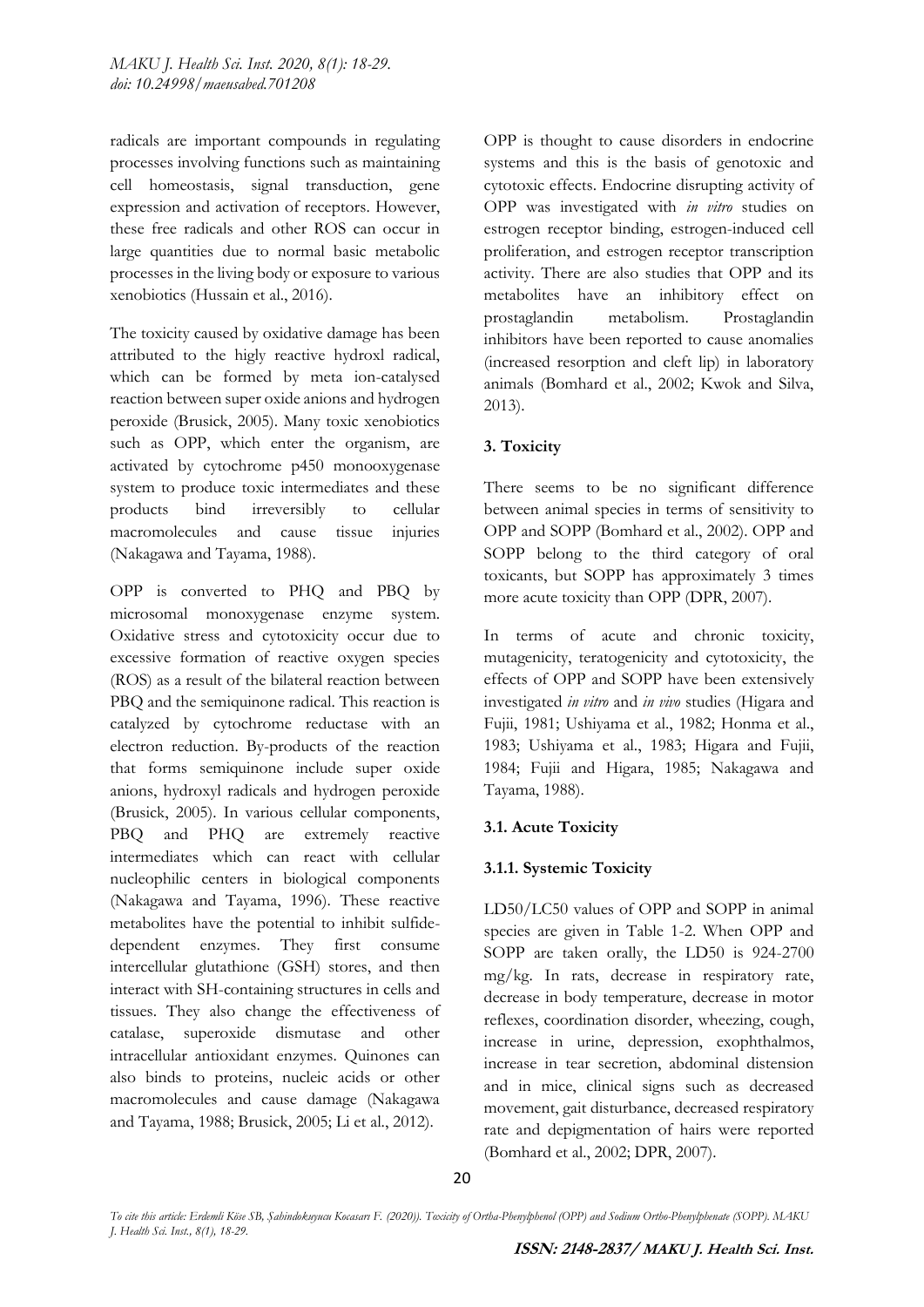Nakagawa ve Tayama (1988) gave single dose 700 or 1400 mg/kg b.w OPP orally to F344 rats and they investigated the toxic effects on liver and kidney. Serum transaminase activity and acute hepatocellular necrosis were observed in the group that receiving 1400 mg / kg dose of OPP. In groups given 700 and 1400 mg/kg b.w OPP, glutathione levels decreased rapidly depending on the dose after 6 hours. The researchers then treated the rats with PHQ and PBQ (the metabolites of OPP) at 700 and 1400 mg/kg b.w. doses. They observed that 75% of the animals in the group given PBQ at 1400 mg/kg b.w dose died at the end of 24 hours. It has been stated that serum transaminase activities increase significantly at the doses 1400 mg/kg b.w PHQ and 700 mg/kg b.w PBQ. Hepatocellular necrosis were seen in the group which 700 mg/kg b.w of PBQ applied and it is also have been reported that serum urea nitrogen levels increase in this group of rats. They stated that tubular enlargement in kidneys and renal papillary necrosis were milder in groups receiving 700 mg/kg b.w PBQ. At the higher doses of OPP and its metabolites (PBQ and PHQ), it has been reported that target organs are the liver and kidney. They found that PBQ has a much more toxic effect on liver and kidney than PHQ.

**Table 1.** Acute toxicity of OPP in rat and mice (LD50/LC50 values) (Bomhard et al., 2002).

| <b>Species</b> | Route      | <b>Sex</b>  | LD50/LC50                | <b>References</b>           |
|----------------|------------|-------------|--------------------------|-----------------------------|
| Rat            | Oral       | Male        | $2850$ mg/kg b.w         | Hasegawa et al.(1989)       |
|                |            | Female      | $3600$ mg/kg b.w         | Hasegawa et al. (1989)      |
|                |            | Male/Female | $2733$ mg/kg b.w         | Gilbert and Crissman (1994) |
|                | Dermal     | Male/Female | $>2000$ mg/kg b.w        | Bomhard (1991)              |
|                | Inhalation | Male/Female | $>36$ mg/m <sup>3</sup>  | Landry et al. (1992)        |
|                | (4h)       |             | (as vapour)              |                             |
| Mice           | Oral       | Male        | $3499 \text{ mg/kg}$ b.w | Tayama et al. (1983)        |
|                |            | Female      | $3152 \text{ mg/kg}$ b.w | Tayama et al. (1983)        |

**Table 2.** Acute toxicity of SOPP in rat and mice (LD50/LC50 values) (Bomhard et al., 2002).

| <b>Species</b> | Route      | <b>Sex</b>  | LD50/LC50                 | References                 |
|----------------|------------|-------------|---------------------------|----------------------------|
| Rat            | Oral       | Male        | $1650$ mg/kg b.w          | Taniguchi et al. (1981)    |
|                |            | Female      | 1550 mg/kg b.w            | Taniguchi et al. (1981)    |
|                |            | Male/Female | 1096 mg/kg b.w            | Tayama et al. (1979)       |
|                | Inhalation | Male        | $>1331$ mg/m <sup>3</sup> | Mihail and Kimmerle (1977) |
|                | (1h)       |             | (aerosol dissolved in     |                            |
|                |            |             | water)                    |                            |
| Mice           | Oral       | Male        | $1018$ mg/kg b.w          | Ogata et al. (1979)        |
|                |            | Female      | $683$ mg/kg b.w           | Ogata et al. (1979)        |

### **3.1.2. Skin İrritation**

There are available data on skin irritation caused by OPP and SOPP in rabbits (Norris, 1971a; Schreiber, 1981; Thyssen, 1982; Suberg, 1983; Maertins, 1988; Gilbert, 1994). Skin irritation potential tests were positive for both substances (Table 3). While OPP is a strong irritant on the skin, sodium salt has a corrosive effect (Bomhard et al., 2002).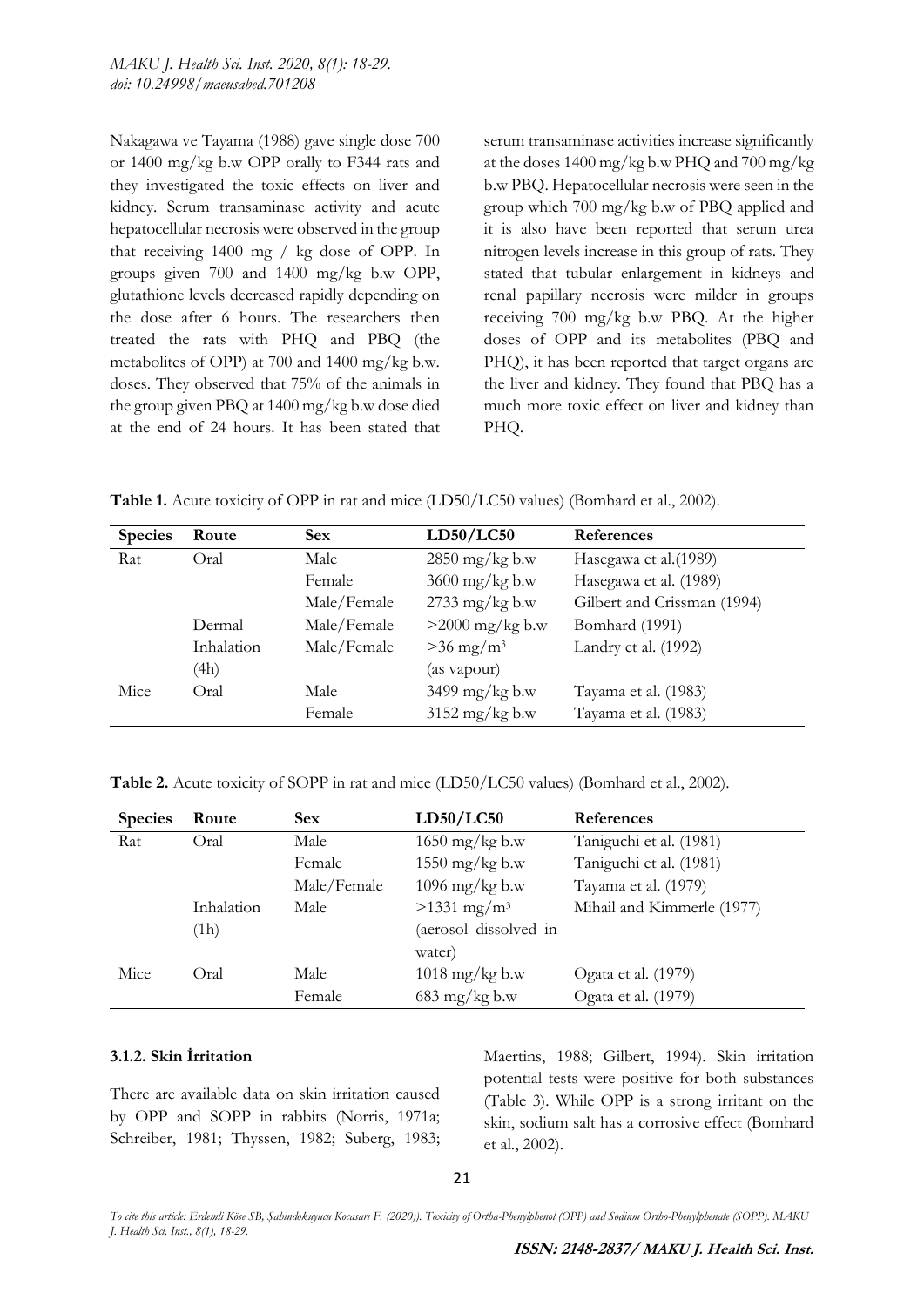# **3.1.3. Eye İrritation**

There are studies on rabbits about the toxic effects of OPP and SOPP on the eye (Norris, 1971a,b; Schreiber, 1981; Pauluhn, 1983; Maertins, 1988). In these studies, permanent opacity in cornea, iritis, conjunctivitis, redness, chemosis, necrosis

and exudates were clinically observed. Studies on rabbits have shown that SOPP and OPP are in category I among the toxic substances that affect the eyes (DPR, 2007). While OPP is moderately irritant to the eyes, SOPP has a corrosive effect (Table 4) (Bomhard et al., 2002).

| Substance   | <b>Exposure</b><br>duration | <b>Obsevation</b><br>periyod (day) | <b>Result</b>     | <b>References</b> |
|-------------|-----------------------------|------------------------------------|-------------------|-------------------|
| <b>OPP</b>  | 4 h                         | 8                                  | Mildly irritant   | Norris (1971a)    |
|             | 4 h                         |                                    | Strongly irritant | Thyssen (1982)    |
|             | $30 \text{ min}$            | 10                                 | Mildly irritant   | Suberg (1983)     |
|             | 4 h                         | 15                                 | Strongly irritant | Gilbert (1994)    |
| <b>SOPP</b> | 4 h                         |                                    | Corrosive         | Maertins (1988)   |
|             | 24 h                        |                                    | Strongly irritant | Pauluhn (1983)    |

**Table 3.** Skin irritation of OPP and SOPP in rabbit (Bomhard et al., 2002).

|  | Table 4. Eye irritation of OPP and SOPP in rabbit (Bomhard et al., 2002). |  |
|--|---------------------------------------------------------------------------|--|
|  |                                                                           |  |

| Substance   | Amount | Post-exposure period Result |                     | References       |
|-------------|--------|-----------------------------|---------------------|------------------|
|             | (mg)   | $\text{(day)}$              |                     |                  |
| <b>OPP</b>  | 100    |                             | Moderately irritant | Norris (1971b)   |
| <b>OPP</b>  | 100    |                             | Moderately irritant | Schreiber (1981) |
| <b>SOPP</b> | 100    |                             | Corrosive           | Pauluhn (1983)   |
|             | 40     |                             | Corrosive           | Maertins (1988)  |

# **3.2. Subacute, Subchronic and Chronic Toxicity**

There are several studies on rats, mice and dogs about the subchronic toxicity of OPP and SOPP. OPP mainly affects the kidney and urinary bladder in rats. In male rats, increase in kidney weight, decrease in kidney function, nephritis, papillary necrosis, pelvis/papilla hyperplasia and increase in the kidney tubular cells are the some of alterations. OPP is thought to affect the kidney (with a decrease in urinary pH and the formation of nephritis) in females, but limited data are available on this subject. SOPP is also affects kidney, urinary bladder and liver. SOPP has several effects on kidneys such as increased organ weight and pyelonephritis in both sexes. There are studies about the effects of OPP and SOPP on chronic

toxicity and oncogenicity in rats, mice and dogs, and the triggering effects of SOPP in the urinary tract in guinea pigs and hamsters. The toxicities of OPP and SOPP vary according to gender and species. It has been reported that in rats OPP has an effect on the optic nerves, spleen and heart, primarily in the kidney and urinary tract (Higara and Fujii, 1981; Ushiyama et al., 1982; Honma et al., 1983; Ushiyama et al., 1983; Higara and Fujii, 1984; Fujii and Higara, 1985).

Higara and Fujii (1981) administered SOPP at the rates of % 0, 0.125, 0.25, 0.5, 1, 2 and 4 with feed to male and female rats for 13 weeks. At the end of this period, they reported that a urinary bladder tumor developed in 1 of those given 1% SOPP, 9 of those given 2% SOPP and 1 of those given 4% SOPP in male rats and 2 of those given 4% SOPP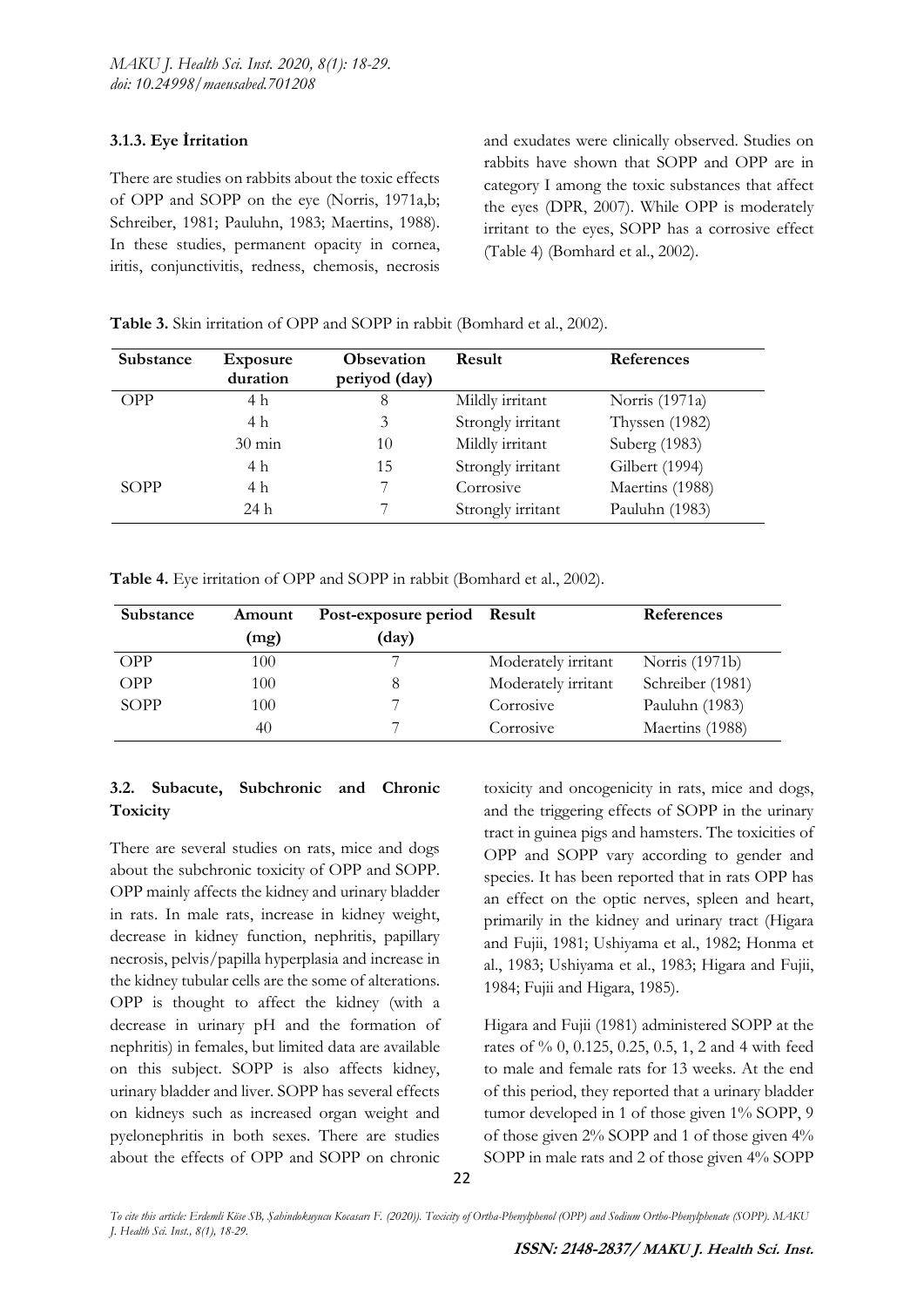in female rats. In the 91st week, researchers found that papillary tumors in the kidney and urinary bladder developed in 1 of the rats given 0.5% SOPP, 7 of the rats given 1% SOPP, 20 of the rats given 2% SOPP and 17 of the rats given 4% SOPP.

Higara and Fujii (1984) applied OPP at the rates of 0.156, 0.313, 0.625, 1.25 and 2.5% with feed to male and female rats for 13 weeks. At the end of this period, the authors found that 50% of the animals had urinary bladder tumors in the group receiving 1.25% OPP. At the end of the 91st week, the researchers found that urinary bladder tumors in 96 % of the rats in 1.25% OPP group and 17 % of the rats in 2.5% OPP group were developed.

In another study, 0, 0.25, 0.5, 1 and 2% OPP was given to the group of 15 rats for 12 weeks. In the 4th, 8th and 12th weeks, urinary bladder of 5 rats of each group were examined under light and electron microscope and no change was observed in the group receiving 1% OPP. From 4th week, in the group receiving 2% OPP, damage in the microvilli in the lumen of epithelial cells was detected by Scanning Electron Microscope (TEM) images (Oehme, 1971).

SOPP was given to 20 male F344 rats by adding feed at 0, 0.625, 1.25 and 2.5% concentration for 13 weeks, and in groups fed with 1.25 and 2.5% SOPP, decreases in weight were reported. It was stated that there was no change in biochemical parameters in plasma samples. A decrease in the number of red blood cells, the amount of hemoglobin and the weight of the bladder was reported in the group receiving 2.5% SOPP. In groups given 1.25 and 2.5% OPP, it was reported that the number of rats whose urine pH was acidic increased and urine protein levels decreased in the 2.5% OPP group (Nakamura et al., 1981).

It was reported that SOPP was given to the group consisting of 50 F344 male rats by adding to feed at 0.25, 0.5, 1 and 2% concentration for 36 weeks and samples from 10 rats in each group were examined with light and scanning electron microscopes at 4, 8, 12, 24 and 36 weeks. Slight hyperplasia in the urinary bladder was reported in the group given 2% SOPP, and 40% of the rats examined at 36th week had papillary and nodular (PN) hyperplasia. It was stated that high-grade epithelial surface damages observed in 1% and 2% SOPP groups were detected by scanning electron microscope (Oehme, 1971).

Honma et al. (1983) fed 40 male F344 rats with feed containing 2% SOPP for 50 weeks and at the end of the study researcher found that 86% of rats had PN hyperplasia, 53% of them had papillomas and 39% of them had transitional cell carcinoma. It was reported that in 3 rats papilloma in the pelvis renalis and in 9 rats PN hyperplasia were detected, and there were no tumors in the control group.

Hasegawa et al. (1990) applied 2% SOPP to 30 male F344 rats for 48 weeks, and at the 4th, 6th, 12th, 24th, 36th and 48th weeks, they examined the urinary bladders of groups of 5 rats with light and scanning electron microscope. They reported that there was a pause in body weight increase throughout the study and simple epithelial hyperplasia and pleomorphic microvilli occurred in all groups. At 36 and 48 weeks, PN hyperplasia were observed in all groups of rats and at12th and 48th weeks, they stated that pH of the urine increased and crystaline structures were seen in the urine.

OPP and SOPP were given to 30 male F344 rats by adding feed at 2% doses for 90 days and blood, urine, liver, kidney and urinary bladder samples were taken on the days 3, 7, 14, 30, 65 and 90. It was stated that feed consumption and body weights decreased in both groups, especially in the group which OPP was given. In addition, an increase in mortality was reported in the group receiving OPP between days 7 and 14. In the group which SOPP was given, decrease in feed intake and body weights returned to the normal after two weeks, while this situation continued in animals receiving OPP. In animals receiving 2% OPP, a decrease in urinary density, blood in urine and cysts in kidney were reported on the 65th and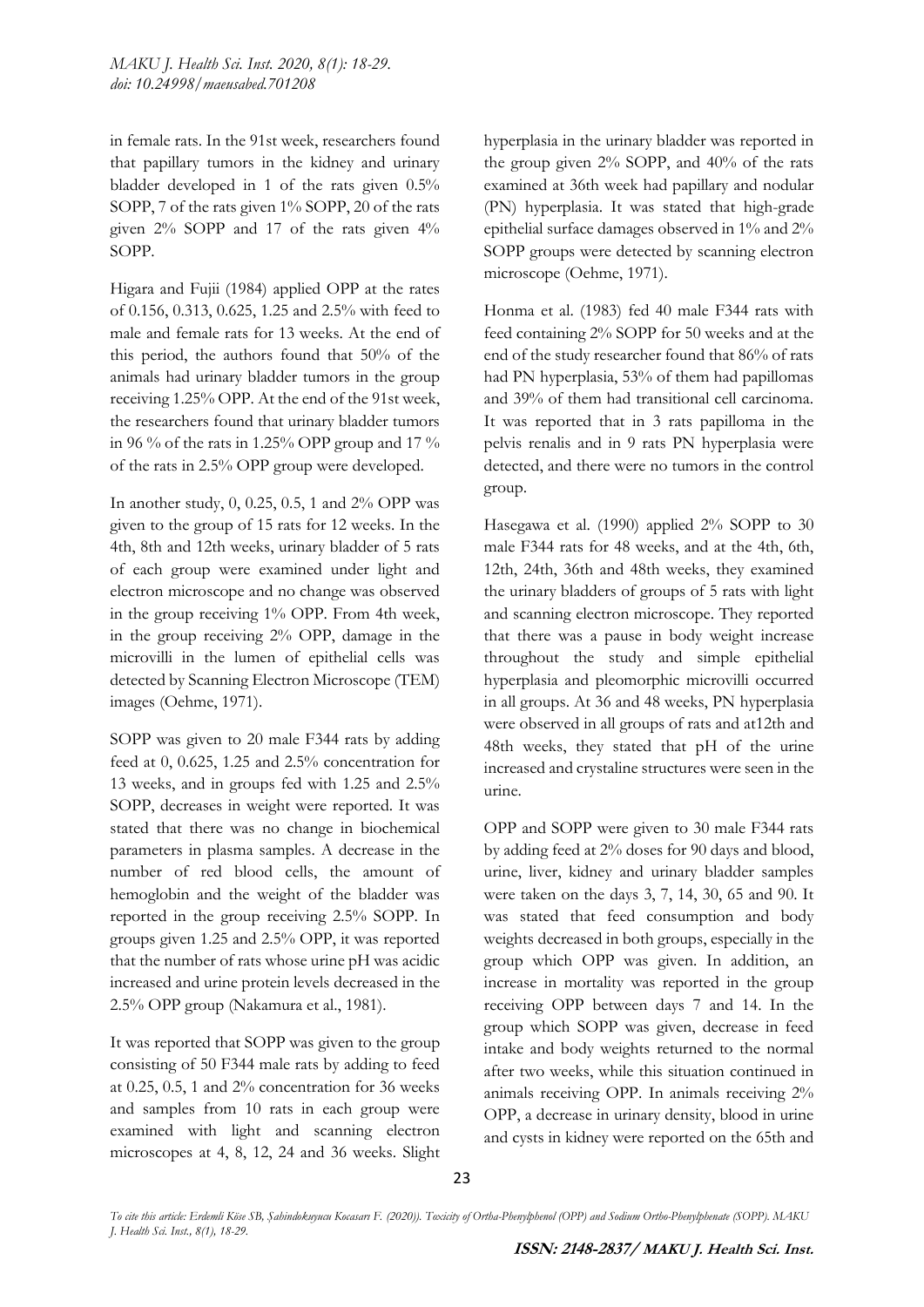90th days. It was also stated that urinary bladder tumors were not observed in any of the animals (Okuda, 1986).

OPP was given to 70 F344 rats of both sexes at doses of 0, 0.08, 0.4 and 0.8% to males and 0, 0.08, 0.4 and 1% to females. At the end of the 1-year period, 20 animals were euthanized for further research. It was stated that average body weight decreased at medium and high doses in both sexes, while there was no change in feed consumption and there was a small increase in mortality in male rats. In groups receiving 0.4% and more OPP, changes in urine color were observed. At high doses in male rats, it has been reported that urine samples contain blood. In groups receiving moderate and high doses of OPP, involuntary urination during death and masses in urinary bladder were detected at necropsy. At the end of 1 year, hyperplasia in the bladder in all 20 of the animals, transitional cell carcinoma in 3 of them and papilloma in 6 of them were reported in the group receiving 0.8% OPP. At high doses, the rate of stone formation in kidneys increased in males, while cystic tubular enlargement and chronic ischemia in kidney were detected in females. Simple hyperplasia (84% in males, 12% in females) and PN hyperplasia (86% in males, 2% in females) have been reported in the urinary bladder at high doses (Ushiyama et al., 1982, 1983).

Fujii and Hiraga (1985) administered SOPP to 50 F344 rats. Males at rates of 0%, 0.7% and 2% for 106 weeks, and females at rates of 0, 0.5 and 1% for 104 weeks (2 weeks basal diet) were received SOPP. They found that body weight was lower than other groups in males given 2% SOPP and females given 1% SOPP. They observed that in males given 2% SOPP, blood was observed in the urine from the 40th week and continued to increase until the end of the study. At the end of the 106th week, 47 of 50 males receiving 2% SOPP developed a bladder tumor. They found that carcinomas metastasize to the lung in 15% of males given 2% SOPP. Increased interstitial nephritis and pyleonefritis were observed in females receiving 1% SOPP.

OPP was given to 20 B6C3F1 male mice (4 groups, 13 in each) for 52 weeks by feed at the rates of 0, 6500, 13000 and 26000 ppm. In the 13000 ppm OPP group, death was observed at 40 weeks. In 13000 and 26000 ppm OPP groups, decreases in body weight and feed consumption were observed. It has been determined that OPP has an effect on liver, kidney and spleen in mice. Increase in organ weight in both sexes of the liver, increase in the formation of nonneoplastic (focal necrosis, anisonucleosis, liver cells and pigment residues in phagocytes), preneoplastic (eosinophilic cell foci) and neoplastic (adenoma, hepatoblastoma and carcinoma) lesions, atrophy in the spleen were observed (DPR, 2007). On the other hand, in other studies on OPP and/or SOPP in mice, no histopathological findings were found in the urinary bladder (Savides and Oehme, 1980; Fukushima et al., 1982; Selim, 1996) and they did not cause any toxic effects in urine and changes in blood analysis (Savides and Oehme, 1980; Hasegawa et al., 1990; Selim, 1996).

OPP was given to F344 rats from both sex for 21 days, 5 days a week, once a day at 0, 100, 500 and 1000 mg/kg b.w. It was reported that in group of rats which were given 500 and 1000 mg/kg b.w OPP, skin rashes were detected at the application site and no histopathological changes were observed in any group (Wick and Gschwend, 1998).

OPP (dissolved in acetone) was applied to 50 CD-1 mice 3 times a week for 102 weeks and no effect was detected on the skin. Likewise, SOPP (dissolved in acetone) was applied to 20 female CD-1 mice for 47 weeks twice a week and it was stated that no effect was observed on the skin (Shibata et al., 1985).

### **3.3. Genotoxicity**

Previously some studies reported that OPP and its metabolites showed weak genotoxic effects (Reitz et al., 1983, 1984). However, there are also *in vivo* and *in vitro* studies reporting that OPP, SOPP, PBQ and PHQ may have genotoxic effects (Roy, 1990; Pathak and Roy, 1993; Nakagawa and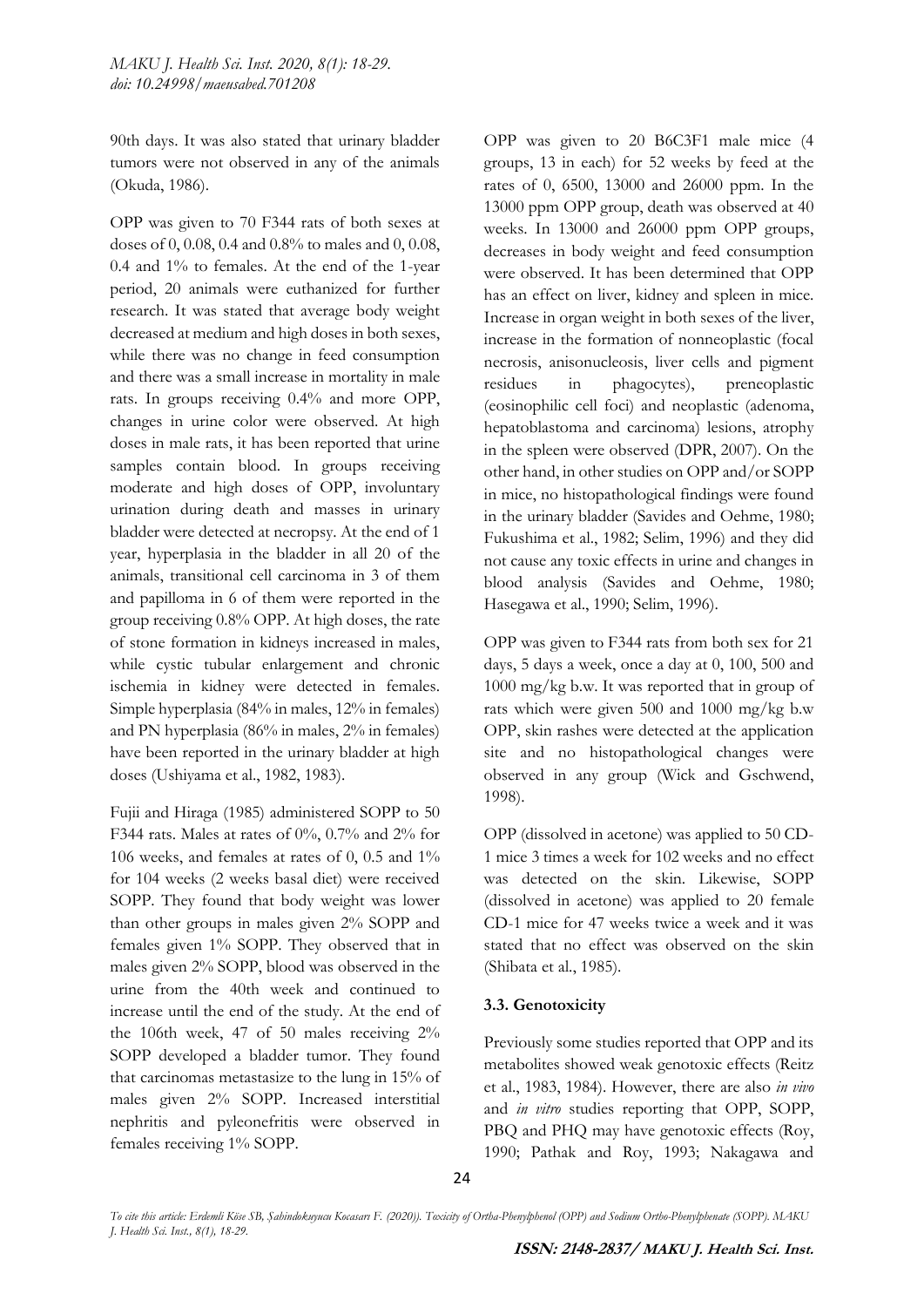Tayama, 1996). The reactive metabolites have potential for causing damage to biomacromolecules (proteins, peptides and DNA). Reactive PBQ and PHQ metabolites have been shown to bind covalently to both *in vivo* and *in vitro* intracellular biomacromolecules and nucleophilic centers (Pathak and Roy, 1993; Nakagawa and Tayama, 1996)*.* Roy (1990) has demonstrated that P450 microsomal cytochromes catalyze the redox cycle of OPP. Morimoto et al. (1989) showed indirect evidence that reactive metabolites of OPP may cause DNA damage.

Results of S*almonella typhimurium* or *Escherichia coli*  tests indicated that OPP (Kojima and Hiraga, 1978; Kojima et al., 1983) and SOPP (Kojima and Hiraga, 1978) did not cause to point mutations in bacteria. However some investigators reported that OPP caused point mutations in mammalian cells (mouse lymphoma, human RSa cells) *in vitro*  (Suzuki et al., 1985; NTP, 1986). On the other hand PHQ (Lambert, 1992) and PBQ (Reid et al., 1998) did not induce point mutations in the mammalian cells (PHQ-Chinese hamster V 79 cells, PBQ-AHH-1 human lymphosblastoid cells).

Results of chromosomal damage (i.e., clastogenicity, endoreduplication and aneugenicity) studies indicated that OPP and SOPP caused damages in chromosomes of mammalian cells *in vitro* (Kawachi et al., 1981; Tayama et al., 1989; Tayama and Nakagawa, 1991) and *in vivo* (Tadi-Uppala et al., 1996; Balaskrishnan et al., 2002; Balakrishnan and Easmond, 2006). Tadi-Uppala et al. (1996) administered rats to OPP, SOPP, NaCl or OPP + NaCl in addition to their diet. They reported that micronucleus increases were observed in the bladder cells of animals given OPP and SOPP. Balakrishnan et al. (2002) examined the genotoxic effects of OPP and SOPP with their studies on the rat urinary bladder. It has been stated that the administration of OPP and SOPP together with the diet for 2 years caused tumor induction in the bladder and increased cell proliferation and micronucleus formation from the 2nd week. In addition, Balakrishnan and Eastmond (2006) reported that chromosal

breakage and base losses may be the cause of increases in micronucleus formation in the urinary bladder.

OPP irreversibly bind to DNA with covalent bonds (Ushiyama et al., 1992) and rat liver *in vitro* (Pathak and Roy, 1992). Pathak and Roy (1992) investigated the covalent binding of PBQ to rat liver DNA using the 32P-postlabeling technique. Four major and several minor adducts have been revealed. As a result of the chemical reaction between PBQ and deoxyguanosine 3-phosphate oligonucleotides (dGMP), 4 major substances were formed. Modifications resulting from covalent bonds between DNA and the reactive metabolite of OPP precisely determined the presence of *in vitro* genotoxic effects of OPP.

Ushiyama et al. (1992) investigated the formation of DNA adduct caused by OPP. In the presence or absence of rat liver microsomes, they investigated the covalent binding of OPP to calf thymus DNA. It is stated that DNA binding did not occur as a result of incubation without microsomes or when the microsomes are denatured with heat. As a result, it has been suggested that biotransformation of OPP to active metabolites is a prerequisite for DNA binding. Inoue et al. (1990) found that PHQ causes oxidative DNA damage in the presence of copper II  $(Cu^{2+})$ .

Murata et al. (1999) reported that PHQ and PBQ can cause oxidative DNA damage in the peripheral blood promyeloblast cells  $(HL60)$  via  $H_2O_2$ production resulting in mutation and carcinogenesis due to this damage. As a result of the genotoxicity studies, it has been stated that OPP, SOPP and its metabolites may cause gene mutation, chromosomal and DNA damage.

### **Conclusion**

OPP and SOPP produce toxic effects that are widespread in the phenolic class. Compared with other phenol derivatives, OPP shows a highly lipophilic and electrophilic structure. These physicochemical properties are extremely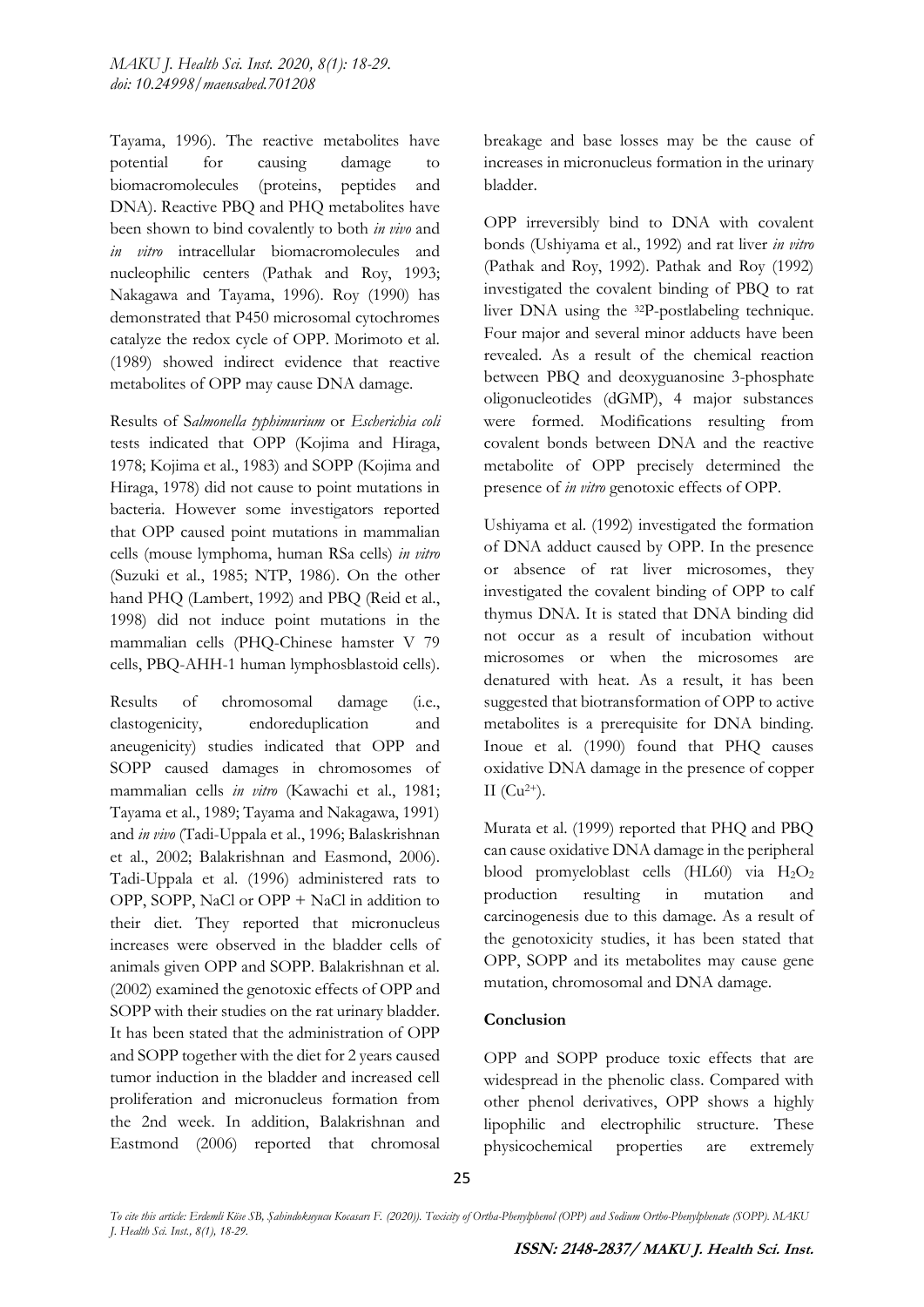important in terms of transport from membranes and their interaction with target macromolecules (eg DNA, protein, lipids). After OPP and SOPP enter the body, they turn into reactive metabolites. Both these active metabolites (PHQ and PBQ) and the free oxygen radicals produced by the reactions are thought to be accountable for the toxic effects of OPP and SOPP.

In the light of the studies, it has been indicated that rather than acute exposure these substances are subcronically and chronically exposed and cause carcinogenic effects. It has been stated that OPP and SOPP reveal toxic effects on the kidney and liver, especially the urinary tract. In addition, it has been highlighted by studies that genotoxic effects are observed as a result of covalent binding of metabolites to DNA.

#### **References**

**Appel, K.E., 2000.** The carcinogenicity of the biocide ortho-phenylphenol. Archives of Toxicology 74, 61-71.

**Bajaj, K.L., Miller, I.R., Bhatia, I.S., 1976.** Metabolism of 2-hydroxybiphenyl & hydroxybiphenyl in albino mice. Indian Journal of Experimental Biology 14, 329-331.

**Balakrishan, S., Eastmond, D.A., 2006.** Micronuclei and cell proliferation as early biological markers of orho-phenylphenol-induced changes in the bladder of male F344 rats. Food and Chemical Toxicology 44, 1340-1347.

**Balakrishnan, S., Uppala, P.T., Rupa, D.S., Hasegawa, L., Eastmond, D.A., 2002.** Detection of micronuclei, cell proliferation and hyperploidy in bladder epithelial cells of rats treated with ophenylphenol. Mutagenesis 17, 89-93.

**Bomhard, E., 1991.** Preventol O extra (Schuppen) – Untersuchungenzur akuten dermalen Toxizitaet an maennlichen und weiblichen Wistar-Ratten. Bayer AG, Report No.19831.

**Bomhard, E.M., Brendler-Schwaab, S.Y., Freyberger, A., Herbold, B.A., Leser, K.H., Richter, M., 2002.** o-Phenylphenol and its sodium and potassium salts: a toxicological assessment. Critical Reviews in Toxicology 32, 551-625.

**Brusick, D., 2005.** Analysis of genotoxicity and the carcinogenic mode of action for ortho-phenylphenol. Environmental and Molecular Mutagenesis 45, 460- 481.

**Christenson, W.R., Whale, B.S., Bartels, M.J., Cohen, S.M., 1996.** Technical grade orthophenylphenol: A 32 P-postlabeling study to examine the potential for the formation of DNA adducts in the urinary bladder of male rats. The Dow Chemical Inc. Laboratory Project I.D. 94-972-AV.

**DPR, 2007.** Ortho-Phenylphenol and sodium orthophenylphenate Risk Characterization Document Dietary Exposure. California Environmental Protection Agency, ABD.

**Ernst, W., 1965.** Umwandlung und Ausscheidung von 2-hydroxydiphenyl bei der Ratte. Arzneimittelforschung 15, 632-636.

**Fujii, T., Hiraga, K., 1985.** Carcinogenicitytesting of sodium ortho-phenylphenate in F344 rats. Journal of Saitama Medical School 12, 277-287.

**Fujii, T., Nakamura, K., Hiraga, K., 1987.** Effects of pH on the carcinogenicity of o-phenylphenol and sodium ophenylphenate in the rat urinary bladder. Food and Chemical Toxicology 25, 359-362.

**Fukushima, S., Hasegawa, R., Kurata, Y., Okuda, M., Hatano, A., Ito, N., 1982.** Histopathological and ultrastructural analysis of urinary bladder lesions in animals induced by sodium o-phenylphenate. Proceedings of Japan Cancer Association (41th Annual Meeting, 314, (abstract).

**Fukushima, S., Inoue, T., Uwagawa, S., Shibata, M.A., Ito, N., 1989.** Cocarcinogenic effects of NaHCO<sub>3</sub> on ophenylphenol-induced rat bladder carcinogenesis. Carcinogenesis 10, 1635-1640.

**Gilbert, K.S., 1994.** Dowicidetm1 antimicrobial; primary dermal irritation study in New Zealand White rabbits. Dow Chemical, Report No. K-001024–057b.

**Gilbert, K.S., Crissman, J.W., 1994.** Dowicidetm1 antimicrobial; acute oral toxicity study in Fischer 344 rats. Dow Chemical, Report No. K-001024–057a.

**Grossman, J., 1995.** What's hiding under the sink: dangers of household pesticides. Environmental Health Perspectives 103, 550-554.

**Hasegawa, R., Nakaji, Y., Kurokawa, Y., Tobe, M., 1989.** Acute toxicity tests on 113 environmental chemicals. The *science reports* of the research institutes, *Tohoku University,* 36, 1–4.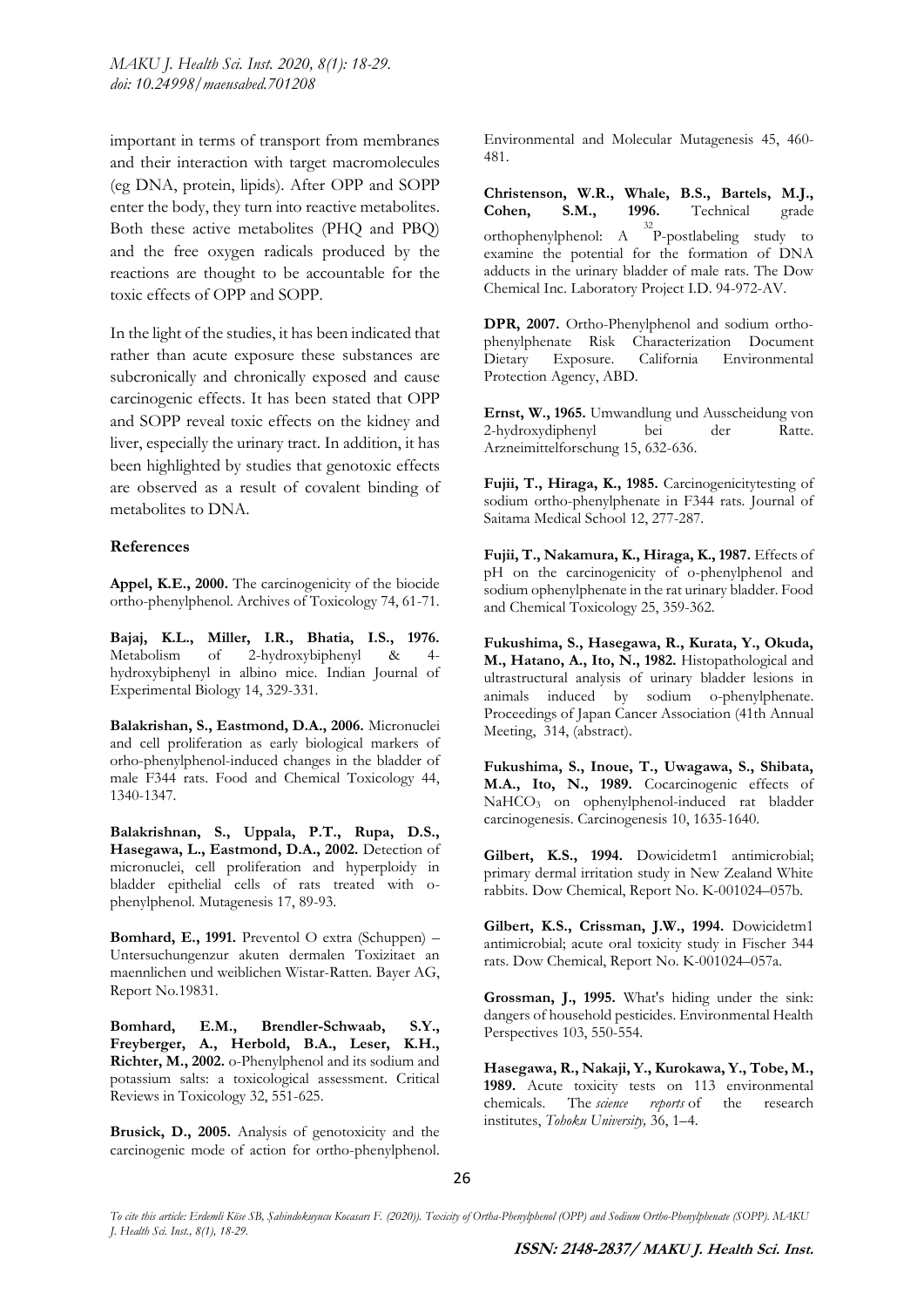*MAKU J. Health Sci. Inst. 2020, 8(1): 18-29. doi: 10.24998/maeusabed.701208*

**Hasegawa, R., Takahashi, S., Asamoto, M., Shirai, T., Fukushima, S., 1990.** Species differences in sodium o-phenylphenate induction of urinary bladder lesions. Cancer Letters 50, 87-91.

**Hiraga, K., Fujii, T., 1981.** Induction of tumors of the urinary system in F344 rats by dietary administration of sodium o-phenylphenate. Food and Cosmetics Toxicology 19, 303-310.

**Hiraga, K., Fujii, T., 1984.** Induction of tumors of the urinary bladder in F344 rats by dietary administration of o-phenylphenol. Food and Chemical Toxicology 22, 865-870.

**Honma, Y., Kakizoe, T., Komatsu, H., Niijima, T., Sugimura, T., 1983.** Increased agglutinability of bladder epithelial cells by concanavalin A in rats fed several biphenyl derivatives. Journal of Cancer Research and Clinical Oncology 106, 176-178.

**Hussain, T., Tan, B., Yin, Y., Blachier, F., Tossou, M.C., Rahu N., 2016.** Oxidative stress and inflammation: What polyphenols can do for us? Oxid Med Cell Longevity, Article ID 7432797. doi: 10.1155/2016/7432797.

**Inoue, S., Yamamoto, K., Kawanishi, S., 1990.** DNA damage induced by metabolites of o phenylphenol in the presence of copper(II) ions. Chemical Research in Toxicology 3, 144-149.

**Jang, H., Nde, C., Toghrol, F., Bentley, W.E., 2008.** Microarray analysis of toxicogenic effects of orthophenylphenol in *Staphylococcus aureus*. BMC Genomics 9, 411.

**Kawachi, T., Yahagi, T., Kada, T., Tazima, Y., Ishidate, M., Sasaki, M., Sugiyama, T., 1981.**  Cooperative programme on short-term assays for carcinogenicity in Japan. IARC Scientific Publications 27, 323-330.

**Kojima, A., Fujita, H., Hiraga, K., 1983.** Mutagenicity of ophenylphenol (OPP) in the microbial system. Annual Report of the Tokyo Metropolitan Research Laboratory of Public Health 34, 319-324.

**Kojima, A., Hiraga, K., 1978.** Mutagenicity of citrus fungicides in microbial system. Annual Report of the Tokyo Metropolitan Research Laboratory of Public Health 29, 83-85.

**Kwok, E.S.C., Eastmond, D.A., 1997.** Effects of pH on nonenzymatic oxidation of phenyl-hydroquinone: potential role in urinary bladder carcinogenesis induced by ophenylphenol in Fischer 344 rats. Chemical Research in Toxicology 10, 742-749.

**Kwok, E.S.C., Silva, M.H., 2013.** Re-evaluation of Developmental and Reproductive Toxicity of Ortho-Phenylphenol (OPP) and Sodium Ortho-Phenylphenate (SOPP). Cell and Developmental Biology 2(3), 1-12.

**Lambert, A.C., 1992.** Mechanisms of genotoxicity induced by the ortho-phenylphenol metabolites phenylhydroquinone and phenylbenzoquinone. Master Thesis, Univercity of California Riverside.

**Lambert, A.C., Eastmond, D.A., 1994.** Genotoxic effects of the o-phenylphenol metabolites phenylhydroquinone and phenylbenzo-quinone in V79 cells. Mutation Research 322, 243-256.

**Landry, T.D., Stebbins, K.E., Battjes, J.E., 1992.** Orthophenylphenol: acute aerosol inhalation toxicity study in Fischer 344 rats. Dow Chemical, Report No. K-001024–049.

**Li J, Yang G, Wang S, Jiang L, Liu X, Geng C, Zhong L, Chen M., 2012.** The protective effects of hydroxytyrosol against ortho-phenylphenol-induced DNA damage in HepG2 cells. Toxicology Mechanisms and Methods 22(6), 432-437.

**Lyr, H., 1995.** Aromatic hydrocarbon fungicides and their mechanism of action. In: Modern selective fungicides. Gustav Fischer, pp 75-98.

**Maertins, T., 1988.** Preventol ON: Untersuchungen zum Reiz-/Aetzpotential an Haut und Auge (Kaninchen) nach OECD-Richtlinie No. 404 und 405. Bayer AG Report- No. 16951.

**Mihail, F., Kimmerle, G., 1977.** Preventol O und Preventol ON: Bestimmung der Inhalations-toxizitaet. Bayer AG, Report.

**Morimoto, K., Sato, M., Fukuoka, M., Hasegawa, R., Takahashi, T., Tsuchiya, T., Tanaka, A., Takahashi, A., Hayashi, Y., 1989.** Correlation between the DNA damage in urinary bladder epithelium and the urinary 2– phenyl-1,4– benzoquinone levels from F344 rats fed sodium ophenylphenate in the diet. Carcinogenesis 10, 1823– 1827.

**Murata, M., Moriya, K., Inoue, S., Kawanishi, S., 1999.** Oxidative damage to cellular and isolated DNA by metabolites of a fungicide ortho-phenylphenol. Carcinogenesis 20(5), 851-7.

**Nakagawa, Y., Tayama, K., 1988.** Effect of buthionine sulfoximine on ortho-phenylphenolinduced hepato- and nephrotoxic potential in male rats. Archives of Toxicology 62, 452-457.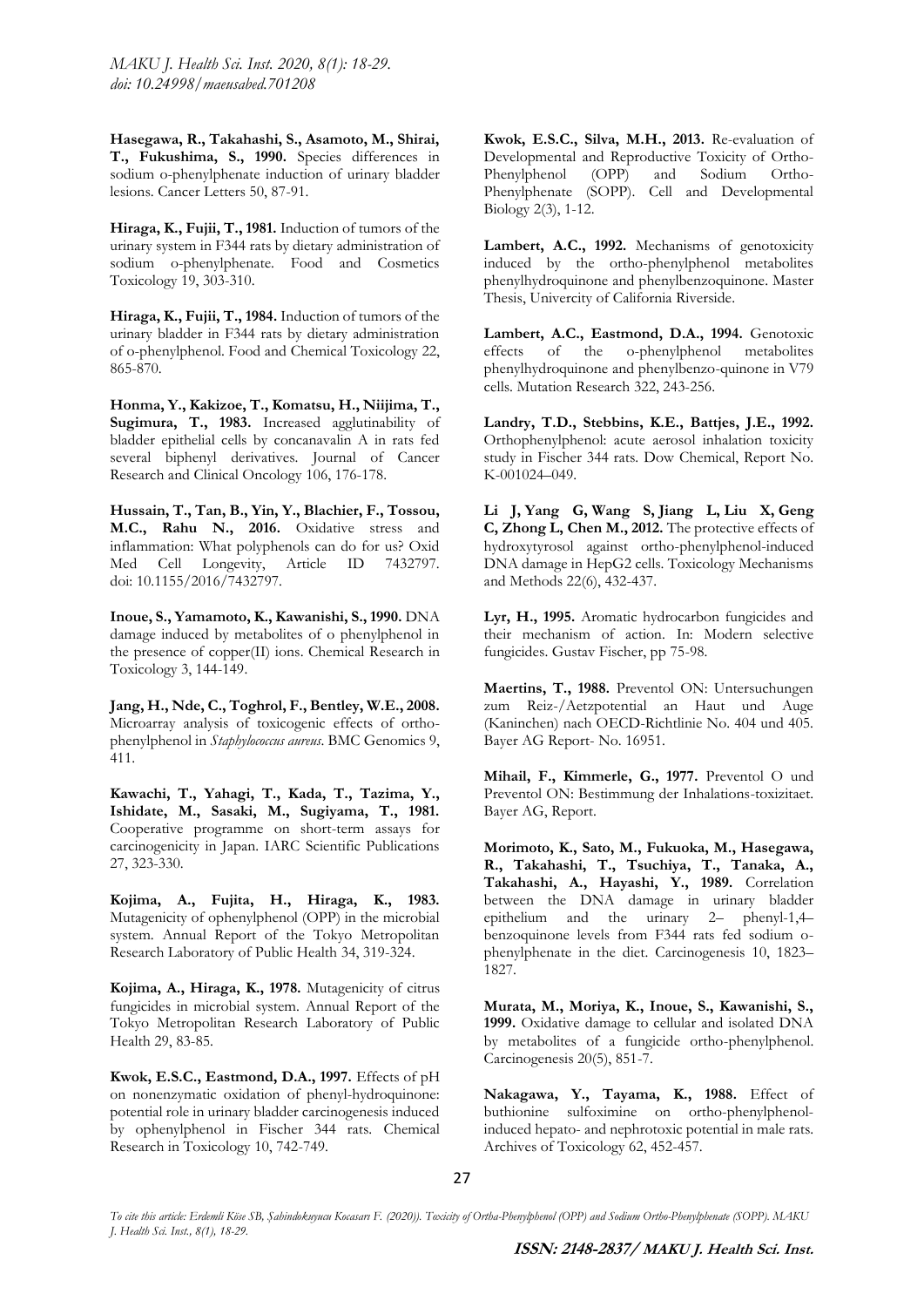*MAKU J. Health Sci. Inst. 2020, 8(1): 18-29. doi: 10.24998/maeusabed.701208*

**Nakagawa, Y., Tayama, S., 1996.** Induction of 8– hydroxy-2´-deoxyguanosine in CHO-KL cells exposed to phenylhydroquinone, a metabolite of orthophenylphenol. Cancer Letters 101, 227–232.

**Nakamura, K., Iguchi, S., Ikeda, T., Hiraga, K., 1981.** Subacute toxicity of o-phenylphenol by food administration to male rats. Annual Report of the Tokyo Metropolitan Research Laboratory of Public Health 32, 33-39.

**Nakao, T., Ushiyama, K., Kabashima, J., Nagai, F., Nakagawa, A., Ohno, T., Ichikawa, H., Kobayashi, H., Hiraga, K., 1983.** The metabolic profile of sodium o-phenylphenate after subchronic oral administration to rats. Food and Chemical Toxicology 21, 325-329.

**Nde, C.W., Jang, H.J., Toghrol, F., Bentley, W.E., 2008.** Toxicogenomic response of Pseudomonas aeruginosa to ortho-phenylphenol. BMC Genomics 9, 473.

**Norris, J.M., 1971a.** Product chemistry, acute toxicological organisms data for Dowicide-1 antimicrobial. Dow Chemical Company, DPR Vol. 129-0044.

**Norris, J.M., 1971b.** Toxicology and residue data on Dowicide A antimicrobial. Dow Chemical Company, DPR Vol. 50438-0007.

**NTP, 1986.** Technical report on the toxicology and carcinogenesis studies of ortho phenylphenol (CAS No. 90–43–7) alone and with 7,12– dimethylbenz(a)anthracene (CAS No. 57–97–6) in Swiss CD-1 mice dermal studies). NIH Publication No. 85–2557, NTP 84–099, US Department of Health and Human Services, NTP TR 301.

**Oehme, F.W., 1971.** Comparative toxicity of ophenylphenol and an o-phenolphenol containing disinfectant. Toxicology and Applied Pharmacology 19, 412.

**Ogata, A., Ando, H., Kubo, Y., Hiraga, K., 1979.** Acute oral toxicity of sodium o-phenylphenate (OPP-Na) in mice. Annual Report of the Tokyo Metropolitan Research Laboratory of Public Health 30, 54-56.

**Okuda, M., 1986.** Pathological analysis of the carcinogenic effect of sodium o-phenylphenol and ophenylphenol in the urinary bladder of rats and mice. Journal of the Nagoya City University Medical Association 37, 157-184.

Pathak, D.N., Roy, D., 1992. Examination of microsomal cytochrome P450–catalyzed in vitro

activation of ophenylphenol to DNA binding metabolite(s) by 32P postlabeling technique. Carcinogenesis 13, 1593-1597.

Pathak, D.N., Roy, D., 1993. In vivo genotoxicity of sodium ortho-phenylphenol: phenylbenzoquinone is one of the DNA-binding metabolite(s) of sodium orthophenylphenol. Mutation Research 286, 309-319.

**Pauluhn, J., 1983.** Preventol ON extra: Untersuchungen auf hautund schleimhautreizende Wirkung. Bayer AG, Report.

**Reid TM, DeBord DG, Cheever KL, Savage RE Jr., 1998.** Mutagenicity of N-OH-MOCA (4-amino-4' hydroxylamino-bis-3,3'-dichlorodiphenylmethane) and PBQ (2-phenyl-1,4-benzoquinone) in human lymphoblastoid cells. Toxicology Letters 95(3), 205-10.

**Reitz, R.H., Fox, T.R., Quast, J.F., Hermann, E.A., Watanabe, P.G., 1983.** Molecular mechanisms involved in the toxicity of o-phenylphenol and its sodium salt. Chemico-Biological Interactions 43, 99- 119.

**Reitz, R.H., Fox, T.R., Quast, J.F., Hermann, E.A., Watanabe, P.G., 1984.** Biochemical factors involved in the effects of orthophenylphenol (OPP) and sodium orthophenylphenate (SOPP) on the urinary tract of male F44 rats. Toxicology and Applied Pharmacology 73, 345-9.

**Roy, D., 1990.** Cytochrome P-450 catalyzed redox cycling of orthophenylphenol. Biochemistry International 22, 849-857.

Savides, M.C., Oehme, F.W., 1980. Urinary metabolism of orally administered ortho-phenylphenol in dogs and cats. Toxicology 17, 355-363.

**Schreiber, G., 1981.** Pruefung von Peventol O extra auf Schleimhautreizwirkung. Fraunhofer-Institut für Toxikologie und Aerosolforschung.

**Selim, M., 1996.** A single dose open label study to investigate the absorption and excretion of  ${}^{14}C/{}^{13}C$ labeled ortho-phenylphenol formulation after dermal application to healthy volunteers. Pharma Bio-Research Clinics BV, Assen, Netherlands, Report No. P0995002.

**Shibata, M.A., Hagiwara, A., Tamano, S., Fukushima, S., Ito, N., 1985.** Subchronic toxicity study of sodiumo-phenylphenate in mice. Toxicology Letters 25, 239-246.

**St. John, M.K., Arnold, L.L., Cano, M., Johansson, S.L., Cohen, S.M., 2001.** Dietary Effects of ortho